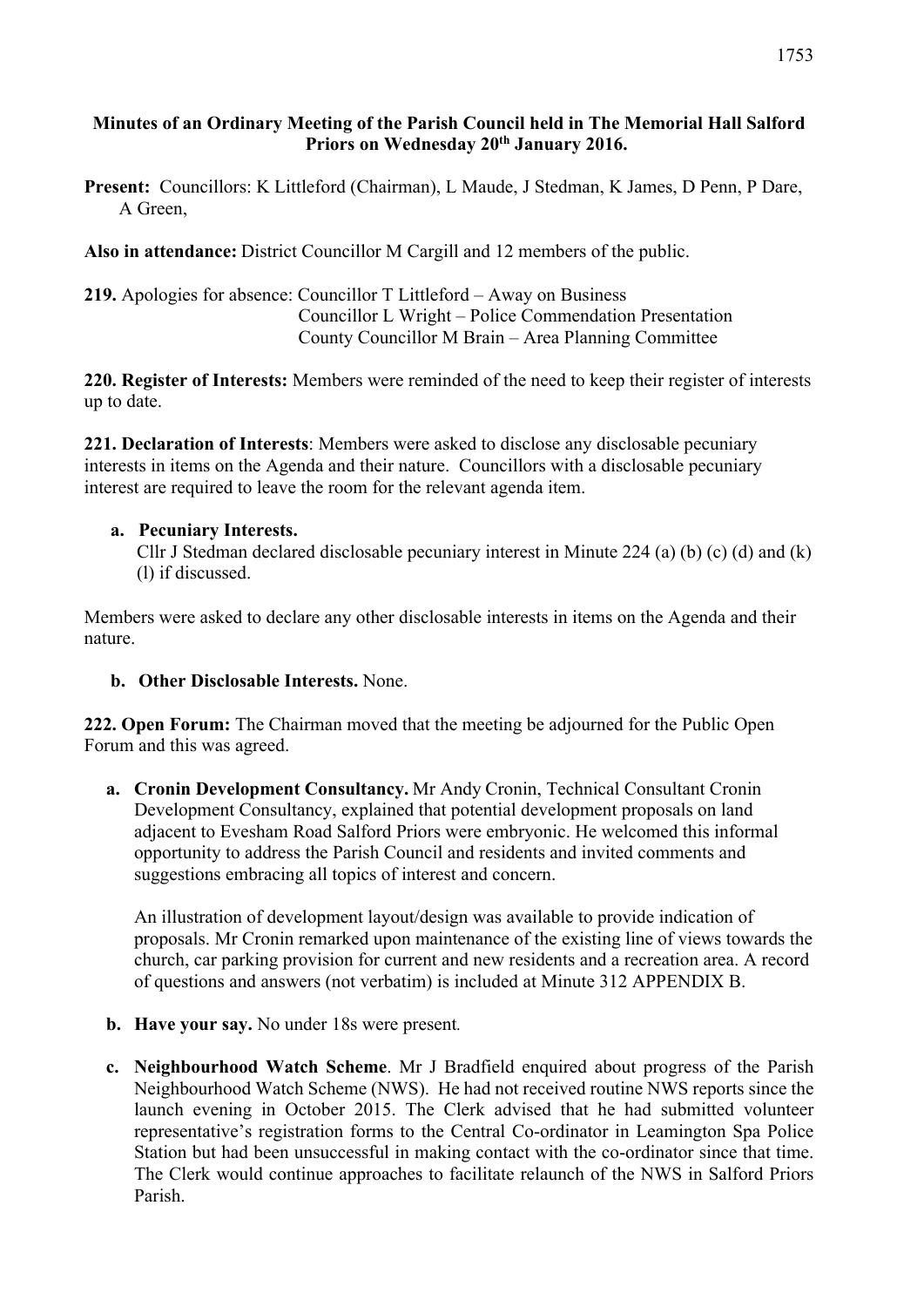- **d. Planning Application 15/04346/TREE.** Mrs Jill Staples-Grantham made enquiry regarding her application to Stratford District Council for removal of a Conifer tree in front of her house. The Chairman explained that Parish Council submission had been actioned and was noted at under Planning Applications in the meeting Agenda.
- **e. District Council Member Report.** District Councillor Mark Cargill commented on the following matters:
	- **Budget Process.** SDC Budgeting provision was currently satisfactory but future diminishment of funds was anticipated. He advocated careful consideration and inventiveness of future Parish Council expenditure
	- **Core Strategy.** Core strategy debate continues with a mixture of influences arising. He remarked about Welford Airfield proposals. The area would remain as an airfield but business leasing had now ceased
	- Land Supply. There was currently a 5.2 year land supply. A number of appeals had been suspended but would be re-heard in 2 months.
	- **New Developments.** Reiterated that there was a cap in numbers of houses for new developments. There may be a desire in some areas for greater numbers promoting consideration regarding sustainable development
	- **Primary School Letter.** Had received a letter from Salford Priors C of E Primary School regarding street lighting provision. This was part of a democracy study in school. Cllr Cargill would reply to the letter. He was aware of the financial constraints on such provision

### **The Chairman closed the adjournment at 19.45hrs.**

#### **223. Acceptance of Minutes:**

**a.** The Minutes of the Ordinary Parish Council Meeting held on Wednesday 16<sup>th</sup> December 2015 at the Memorial Hall Salford Priors were proposed by Cllr L Maude and seconded by Cllr A Green to be a true record of the meeting and signed by the Chairman.

### **224. Clerk's Progress Report:**

- **a. Road surface Broom Lane.** Street Works Inspector reports ongoing traffic management discussion regarding either road closure or use of mobile traffic lights. Anticipate remedial activity during February 2016. Clerk to monitor.
- **b. Height reduction – playing field hedge.** Resolved
- **c. Planter area in Orbit car park.** Debris and growth cleared. Await drier weather for topsoil and planting. Clerk to monitor
- **d. New Lane Dunnington- Autumn 2015 tree planting.** Two trees planted, a third awaiting delivery. Delayed by wet conditions. Clerk to monitor
- **e. New Lane Dunnington –** Fence repair. **Resolved**
- **f. St Matthews Close/Ridsdale Close –** Footway Work resume in 2016. Clerk to monitor.
- **g. Ridsdale Close – Shop/PO External Light. Resolved**
- **h. B4088 Bus Shelter Repair. Resolved**
- **i. Fly Tipping New Inn Lane.** Reported Refs: 698344 & 702920. Clark to monitor.
- **j. D5492 Wood Bevington Lane.** Drainage Works **Resolved**
- **k. Playing Field Post Inspection Works.** Await dry surface conditions. Clerk to monitor
- **l. Playing Field Canopy Lift/leaf clearance.** Await dry surface conditions. Clerk to monitor
- **m. Solar Light Battery Installation.** Await dry surface conditions. Clerk to monitor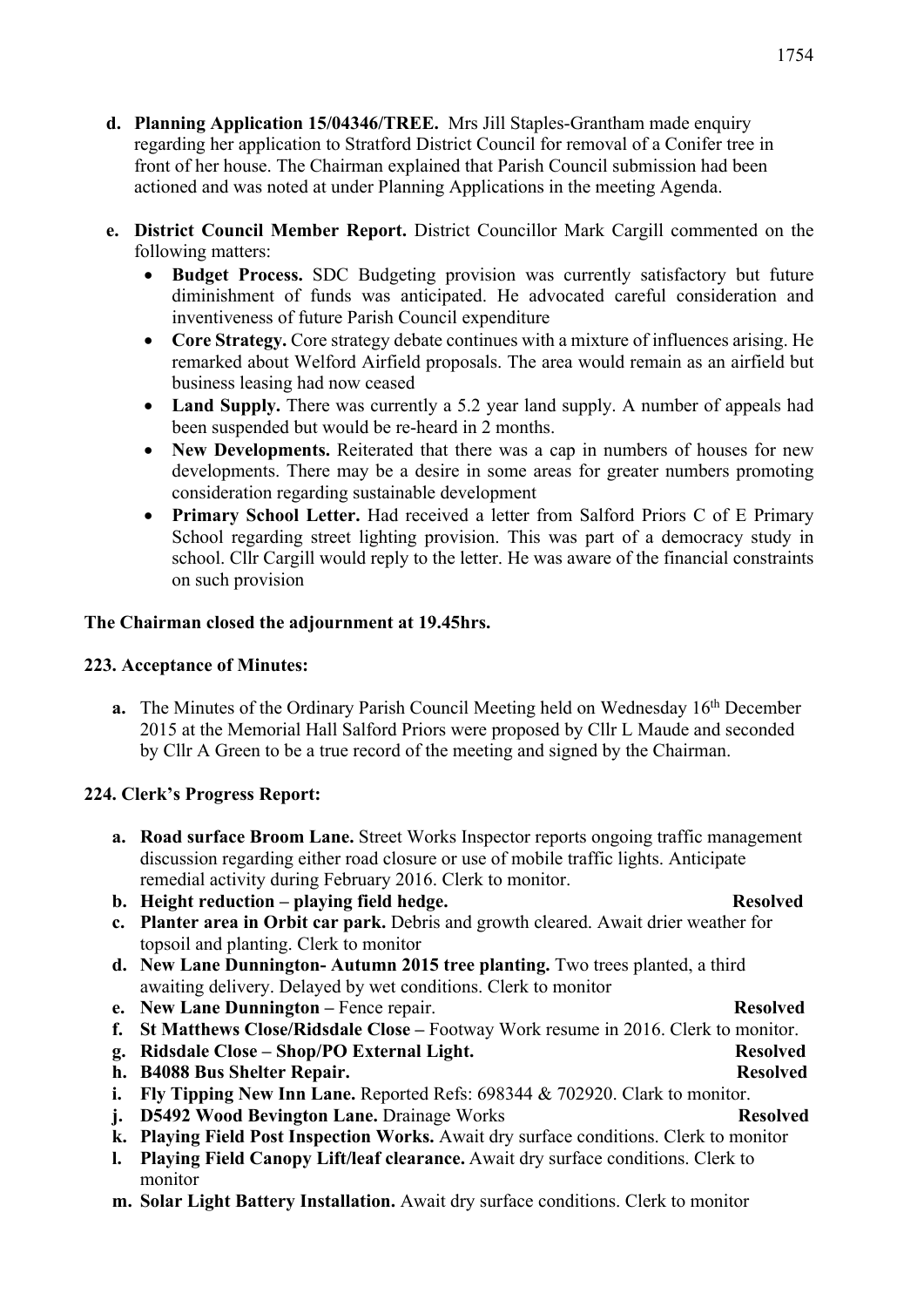**225. Neighbourhood Development Plan (NDP).** Cllr K James reported that the Draft NDP had been amended and subsequently proof read by the appointed solicitors. Cllrs L Maude and T Littleford would additionally undertake required digital mapping work. Account had been taken of comments and observations made at the Parish Council meeting held in December 2015. A pre-consultation phase study of the NDP would be carried out by Stratford District Council within the next 2 to 3 weeks.

# **226. Planning General:** None

# **227**. **Planning Applications:**

**a. 15/03699/OUT.** Proposed: Outline application for the erection of 5 no. dwellings (all matters reserved). At: Heath Cottage, Dunnington, Alcester. B49 5NW. For: Mr Jeremy Gascoine. Council **Support** submitted 17 Dec 15. **(See Planning Decision Minute 227(e) below).** 

*Submission document circulated Noted by Council* 

- **b. 15/03761/FUL.** Erection of a single story extension to the rear of the church to provide meeting room facilities. At: St Matthews Church, Station Road, Salford Priors. For: Mr Peter Penney. Council **Objection** submitted 17 Dec 15. **Submission document circulated <b>Algebra Noted by Council**
- **c. 15/04346/TREE**. Proposed: T1: Conifer: remove. At Periwinkle Cottages, Jack Thomson Croft, Salford Priors. For Mrs Jill-Staples Grantham. Council **No representation** submitted 17 Dec 15. **Submission document circulated <b>Algebra Noted by Council**

### **Amendment Application**

**d. 15/04012/FUL**. Proposed: Erection of 1 no. dwelling with vehicular access off Ridsdale Close. At: 15 School Avenue, Salford Priors. WR11 8XB. For: Mr D Faulkner. Design amendment received to exclude use of cladding and inclusion of brickwork in keeping with adjacent properties. Council agreed delegation of approval decision to SDC Planning Authority. Confirmation of Council **Delegation of Decision** submitted 17 Dec 15. *Submission document circulated Noted by Council* 

### **Planning Decisions**

**e. 15/03699/OUT.** Proposed: Outline application for the erection of 5 no. dwellings (all matters reserved). At: Heath Cottage, Dunnington, Alcester. B49 5NW. For: Mr Jeremy Gascoine. **Principle of development considered unacceptable**. Planning Officer requires confirmation that the Parish Council does wish the application to be determined at Planning Committee. *(SDC Planning Officer's letter circulated).*

# **15/03699/OUT –Council observations:**

• In response to the Planning Officer's earlier comments about the NDP, the Clerk had relayed to the Planning Officer that the Designated Area of the NDP is the whole parish which includes the settlement of Dunnington. The Plan was currently undergoing some modification following its Pre-Submission Neighbourhood Plan Regulation 14 Consultation (Neighbourhood Planning (General) Regulations, 2012. NDP anticipated to be with the District Council for the final six week Public Consultation by 28 Feb 16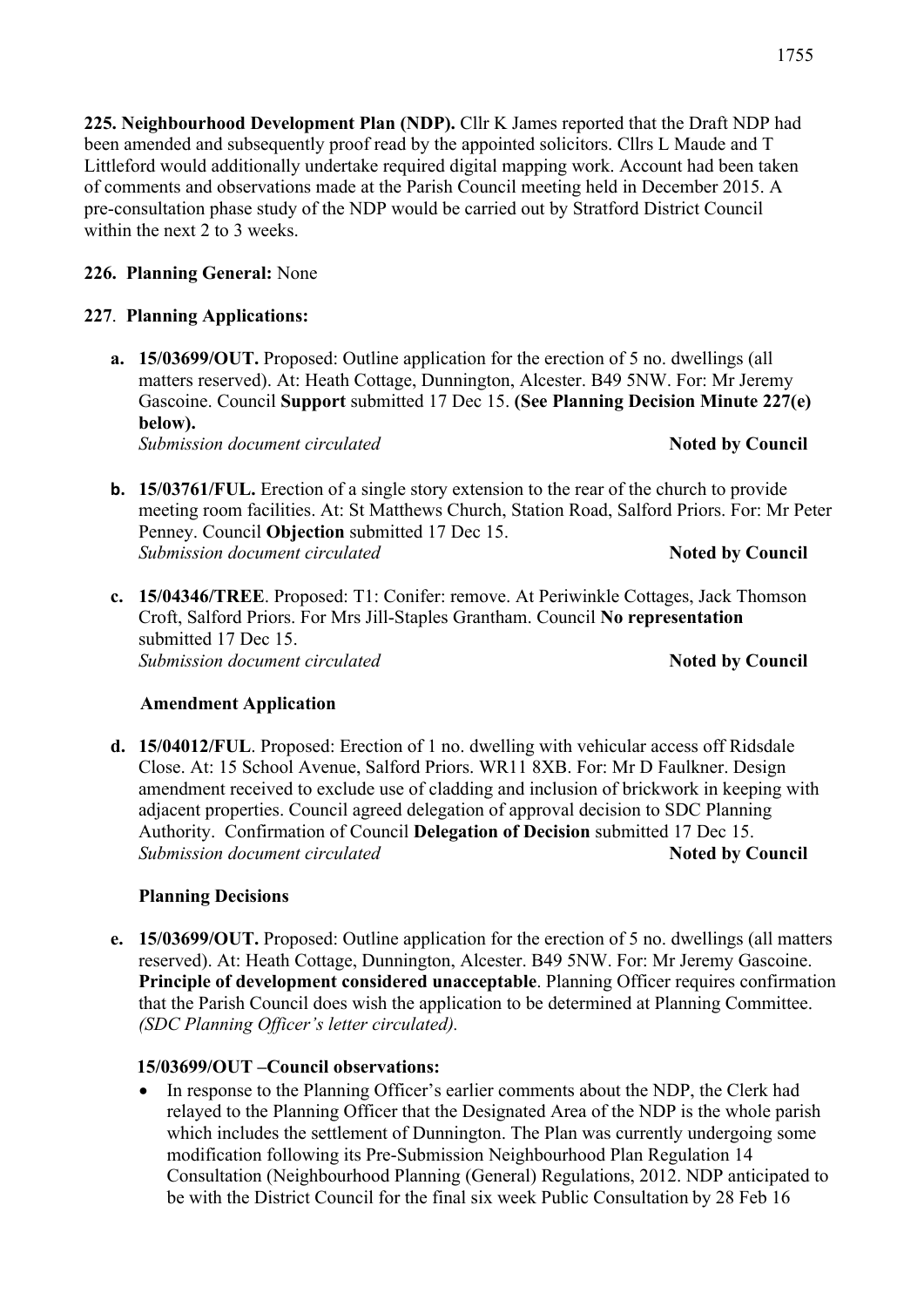- Facilities in Dunnington include an extensive high quality shop facility, a primary school and an active church. There is regular bus service support. These components compare very favourably with facilities at other nearby settlements
- Against a background of clear explanation for earlier exceptional flooding occurrence, there was no strong planning reason for objection on the grounds of flooding hazard
- Application 15/03699/OUT merited strong support as a sustainable development

Proposed by Cllr A Green, seconded by Cllr J Stedman and agreed by all Councillors that the Parish Council does wish the application to be determined at Planning Committee.

Cllr K James agreed to attend the Planning Committee meeting to represent the Council. Clerk to inform the Planning Officer of this decision.

**f. 15/03937/TREE.** Proposed: - T1: Alder: fell .At: The Old Forge, Station Road, Salford Priors, Warwickshire WR11 8UX. For Mr Paul Rigler. **No Objection Submission document circulated <b>Algebra Noted by Council** 

#### **228. Enforcement Issues:** None.

#### **229. Playing Field:**

**a.** Monthly Inspection. Inspection carried out on 4<sup>th</sup> January 2016. Report of some mole activity in the area of the goal posts nearest the Scout Hut end of field.

**b. ROSPA Annual Inspection.** A ROSPA Playsafety Ltd Annual Inspection of playing field equipment had been carried out on 30<sup>th</sup> September 2015. Acknowledgement of request for explanation of toggle entrapment had been received. Explanatory feedback from the inspecting officer (W Slater) was awaited.

**c. Playing Field Equipment Upgrade.** Notes from **t**he Playing Field Working Group meeting on Wed 13<sup>th</sup> January 2016 were circulated to Council Members. Initial focus on provision of a MUGA had debated funding considerations, determined General Design Characteristics and noted the Procurement/Website Contract Finder process. SDC Planning had confirmed that a planning application would be required for MUGA installation. To provide an indication of costs the Clerk would contact HAGS-SMP, EIBE and Wicksteed requesting a revised quotation by end February 2016 for (single) provision/installation of a MUGA facility. CDM Regulations 2015 were to apply.

#### **230. Highways:**

- **a. Lengthsman Job Progress.** Continue side out School Road footway from the school to Ban Brook Road turn; clear growth and debris playing field entrance road; litter pick Orbit car park and accessible hedge car park side; Straighten Priors Grange mounted sign; clear debris from gutters and kerb stones, wash down reflector posts and ensure white line visibility school road build outs; clear 4 X gullies junction School Road/Evesham Road.
- **b. Lengthsman Tasks January into February**. Continue side out School Road footway; clear any accumulated stones, mud and debris from public footway at entrance to farm drive opposite turning to Orchard Farm/Angus Fruits; clear out litter, accumulated soil and leaves/debris from 5 Bus Shelters including the wooden bus shelter opposite Queens Head Pub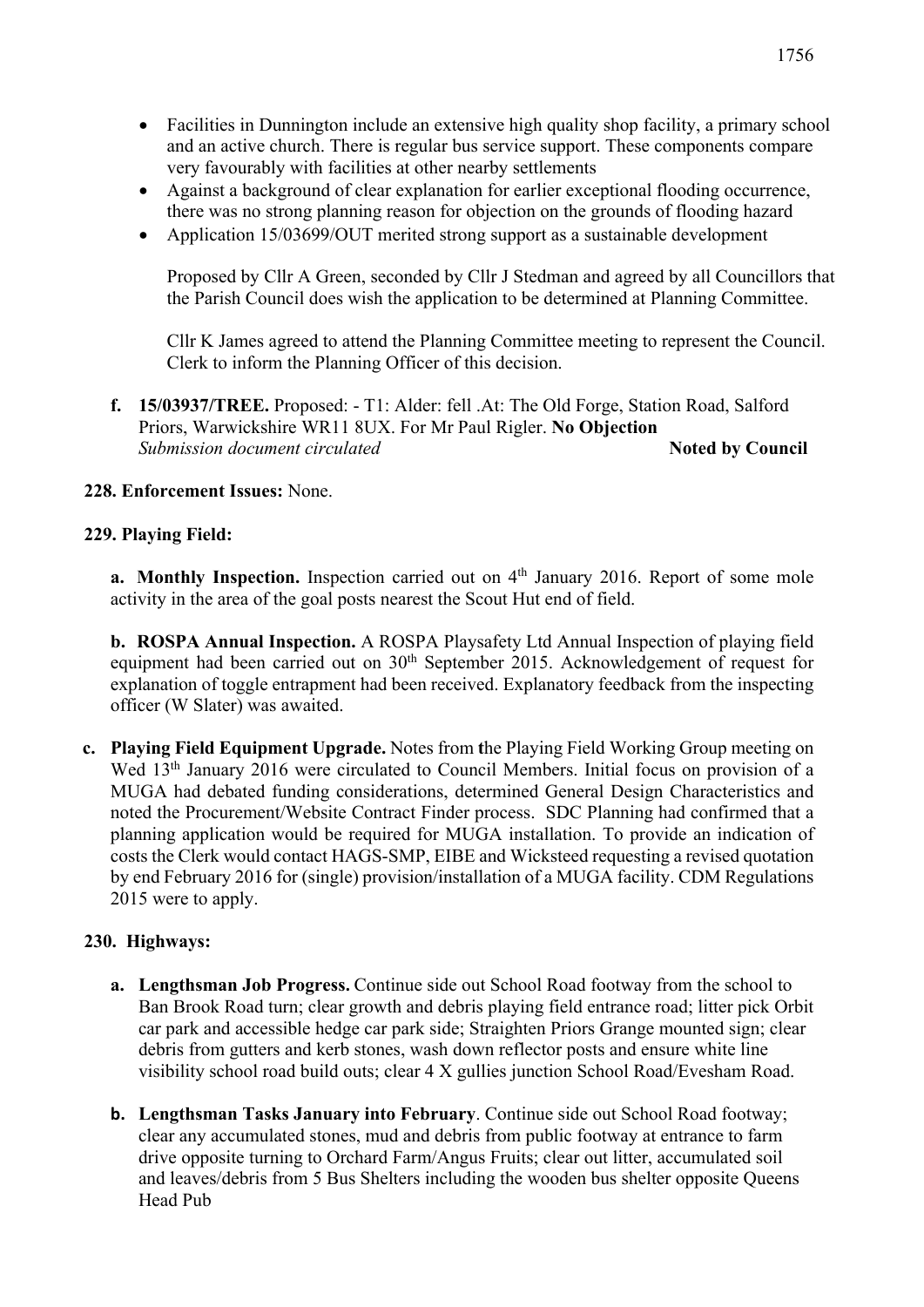#### **231. Amenities:**

**a. Street lighting School Avenue Salford Priors.** Questionnaire results (21 from 32) regarding the principle of provision of Street lighting in School Avenue Salford Priors: Support (YES) - 19; Support (NO) - 1; Abstain - 1

Clerk to progress feasibility and cost of provision of Street lighting in School Avenue.

- **b. Concrete Streetlight Post Replacement**. The WCC Highways (Lighting) representative had agreed to attend a site visit early in 2016 to identify accurately factors which would ultimately determine costs. Confirmation of on-site visit date was awaited.
- **c. Street Light Working Group.** Proposed by Cllr A Green, seconded by Cllr P Dare and agreed by all Councillors, that a Street Light Working Group be formed to identify a 5 year rolling programme of street light replacement. Working Group members were: Cllrs, A Green, K Littleford, J Stedman, P Dare and the Clerk.

#### **d. Garden Allotments.**

- i. Garden allotment Plot 1 had been taken over by Mrs S Parrott
- ii. Garden allotment Plot 8 had been taken over by Mr P Clarke
- iii. Clerk to include review of garden allotment rental charges as an Item on the Parish Council meeting Agenda for February 2016
- iv. Clerk to write to tenant of garden allotment plots  $4 \& 5$  concerning removal of accumulated storage of unauthorized material/paving slabs
- **e. Amenity Contract Working Group.** The Amenity Contract Working Group would next meet on a date to be notified in March or April 2016.

### **232. Community:**

- **a. The Queen – 90th Birthday Celebrations.** The 90th Birthday Celebrations Working Group held a meeting on Mon 11<sup>th</sup> Jan 16. Cllr K Littleford reported on arrangements in progress including Temporary Event and Small Lottery Licenses, involvement of various local groups and clubs in running stalls and activities, communication with local businesses, matters relating to car parking arrangements and insurance and Health & Safety issues. The next Working Group meeting would be held on Mon  $1<sup>st</sup>$  Feb 16.
- **b. Communication Development Group.** Cllr L Maude explained the advantages of transferring the salfordpriors.gov.uk domain from its current domain holder to names.co.uk. This would result in the Parish Council being in control of its domain reregistration and DNS updates. The domain transfer arrangements described were proposed by Cllr J Stedman, seconded by Cllr K James and agreed by all Councillors. Clerk to write to the previous Registrant, Mr M Philpott, to arrange authorization of the domain transfer and change of Registrant details.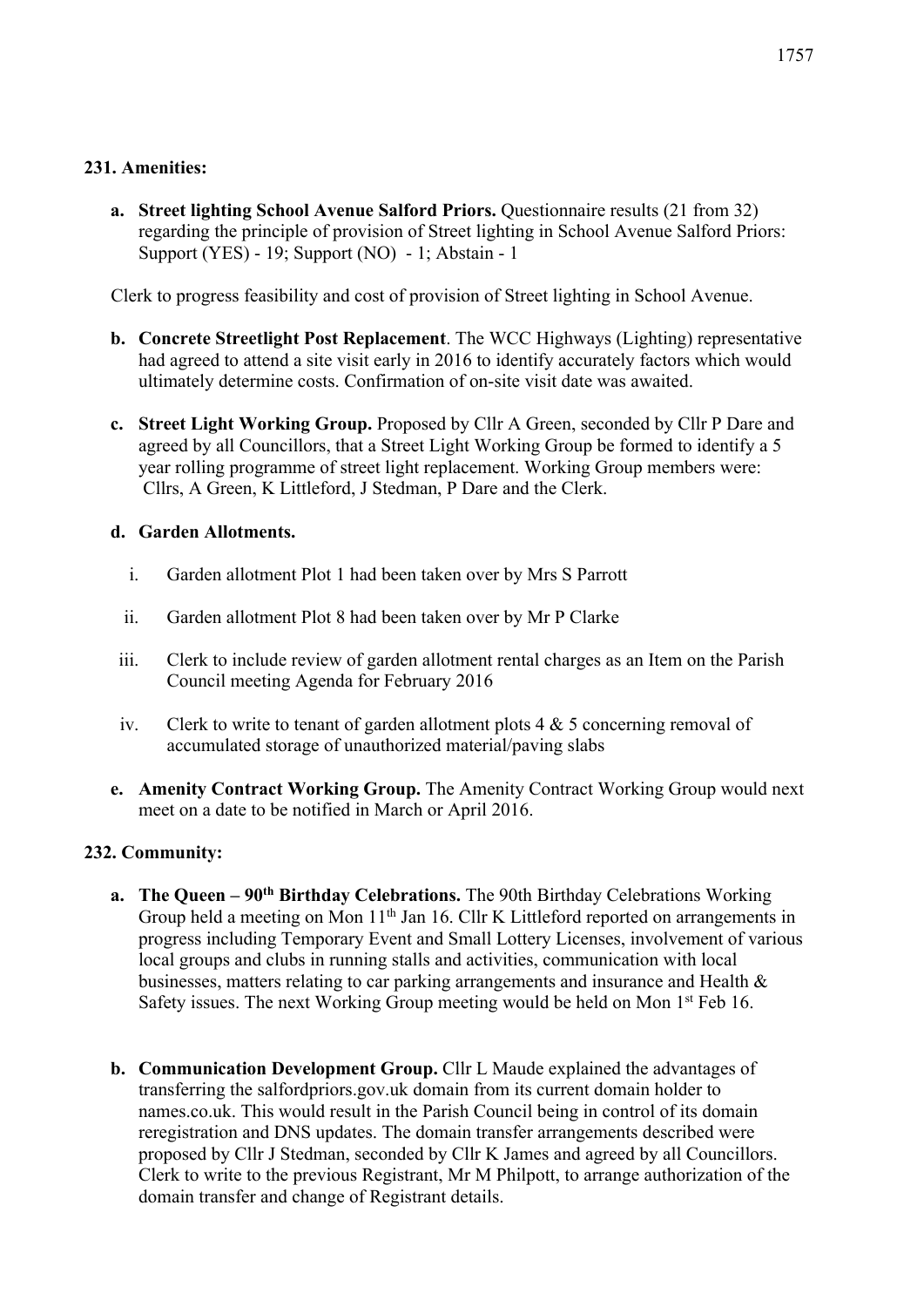**a.** Cllr D Penn advised the Council that during the preceding period he had not received report of difficulty concerning Rights of Way.

## **234. Matters raised by Councillors:**

**a.** Cllr D Penn advised that a number of drains on the B4088 between Dunnington Crossroads and the Toll House were overgrown. Clerk to alert WCC Highways.

# **235. Strategic & General Issues:**

**a. WCC Minerals Plan Consultation**. The Clerk informed Council Members that he had received from WCC (Planning) confirmation of receipt of The Salford Priors Parish Council Statement of Objection relating to the Warwickshire Minerals Plan Consultation. Comments would be analysed and reviewed prior to being published online. Contact details will be put on the WCC consultation database. Salford Priors Parish Council will be automatically consulted at the next stage of the plan.

- **b. Perkins Educational Foundation.** The Clerk had received a copy of the Charity Commission Scheme for the Perkins Educational Foundation. Section 3(1) Governors confirms that four of the eight Representative Governors will be appointed by Salford Priors Parish Council. Representative Governors will hold office for a period of 3 years. Having confirmed authority to do so, Council members agreed to the appointment of Mrs Sally Staley – Head Teacher Salford Priors C of E Primary School - as Perkins Educational Foundation Representative Governor. Clerk to contact Dr Steven Roberts, Chairman Perkins Educational Foundation, to confirm this appointment.
- **c. Meeting with Bovis Homes Representatives**. Council members agreed to an update meeting with Bovis Homes representatives regarding the ALAMO development, Station Road, Salford Priors. The meeting would take place in the Eddie Clark Suite at 7.30pm on Wed 27 Jan 16.

### **236. Consideration of Correspondence Received.**

- **a. Ground Lease renewal options TOPS Building.** WCC Senior Estates Surveyor Gillian Blackford – had forwarded notice of Conditions relating to ground lease renewal options for the TOPS Building. Conditions had been circulated by email to Council Members (7 Jan 16) outlining Length of Term, Break Options, Rent and Access. Acceptance of the Conditions indicated for a 5 (five) year renewal of the protected ground lease was proposed by Cllr K James, seconded by Cllr J Stedman and agreed by all Councillors. Clerk to liaise with WCC Senior Estates Surveyor informing this decision and to progress formal ground lease renewal procedures.
- **b. The Future of Audit Procurement and the Sector Led Body.** The National Association of Local Councils (NALC) has set up an organisation, the sector led body (SLB), to let the contracts for external audit of parish and town council which will succeed the present contracts which end in 2017. The response date to 'opt in' had been extended to 31<sup>st</sup> March 2016. Council members received explanation about the advantages of opting in to the SLB scheme compared to stand alone arrangements. Council acceptance of opting in to the SLB scheme was proposed by Cllr J Stedman, seconded by Cllr K James and agreed by all Councillors. Clerk to inform SLB of opt in acceptance.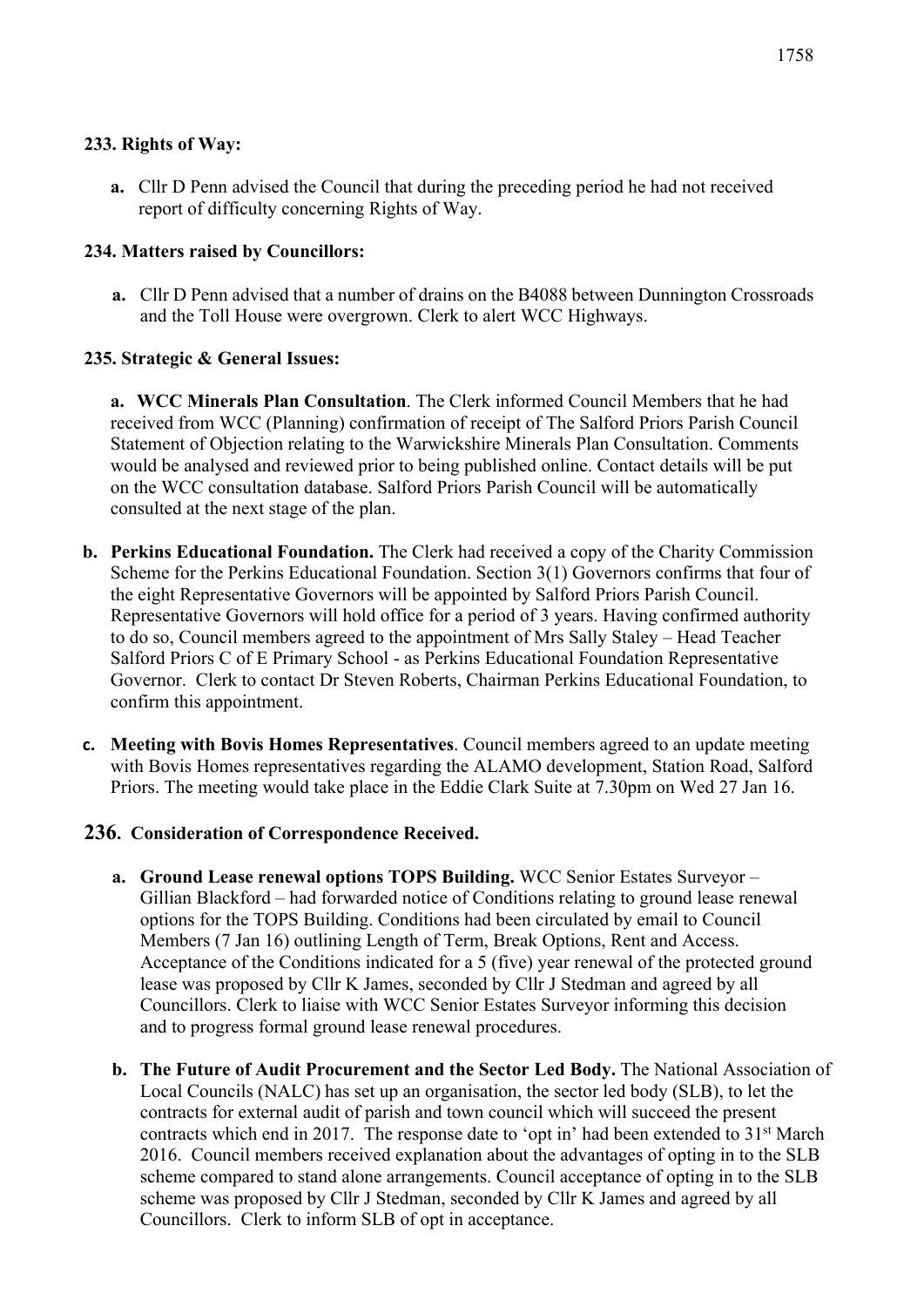- **c. Course Fee - End of Year Financial Procedures.** Authorisation of payment of £30 for Clerk attendance on WALC Training Course *End of Year Financial Procedures* was proposed by Cllr K Littleford, seconded by Cllr J Stedman and agreed by all Councillors.
- **d. Workplace Pensions Changes.** The Clerk outlined notice of changes of workplace pensions under the Pensions Act 2008 which determines when an employer has to provide a pension scheme. The conditions applicable to Salford Priors Parish Council (SPPC) are such that SPPC is not currently liable to provide a pension scheme but still has duties. Declaration of compliance is required within 5 months of the staging date, notice of which will be issued through' www.tpr.gov.uk/elect Clerk to liaise with Chairman as the person responsible for making sure that legal duties are met.
- **e. Royal Garden Party – May 2016.** The Council had received invitation to submit nominations for 2 persons to attend the Royal Garden Party at Buckingham Palace on Tuesday 24th May 2016. **Noted by Council**

#### **237. Correspondence for Information Only.**

- **a.** Parish Meetings, Parish Councils and Town Councils in relation to Community Governance Reviews
- **b.** Letter of thanks for Donation Avon Valley Community First Responders

#### **238. Finance:**

**General:** Appendix A and documents showing third quarterly bank reconciliation, account balances and income and expenditure budgets were circulated to all members of the Parish Council prior to the meeting on  $20<sup>th</sup>$  January 2016.

**a. Third quarterly account balances, budgets and bank reconciliation and balances.** Acceptance of these documents was proposed by Cllr K James, seconded by Cllr P Dare and agreed by all Councillors.

Cllr J Stedman advised Council members that, for clarity of understanding, he would amend Grant receipt presentation in SPPC finance excel sheets.

- **b. Interim Internal Audit Report.** Mr Geoff Bradley had carried out an interim internal audit of the Parish Council accounts 2015/16 during December 2015. Audit findings concerning financial management and recording practices were satisfactory. He advocated update/revision of Financial Regulations by the end of FY 2015/16.
- **c. HMRC Response to PAYE. No further response had been received** from HMRC Dispute Team concerning their Letter dated 4th December 2015 re' PAYE underpayment FY 2013/14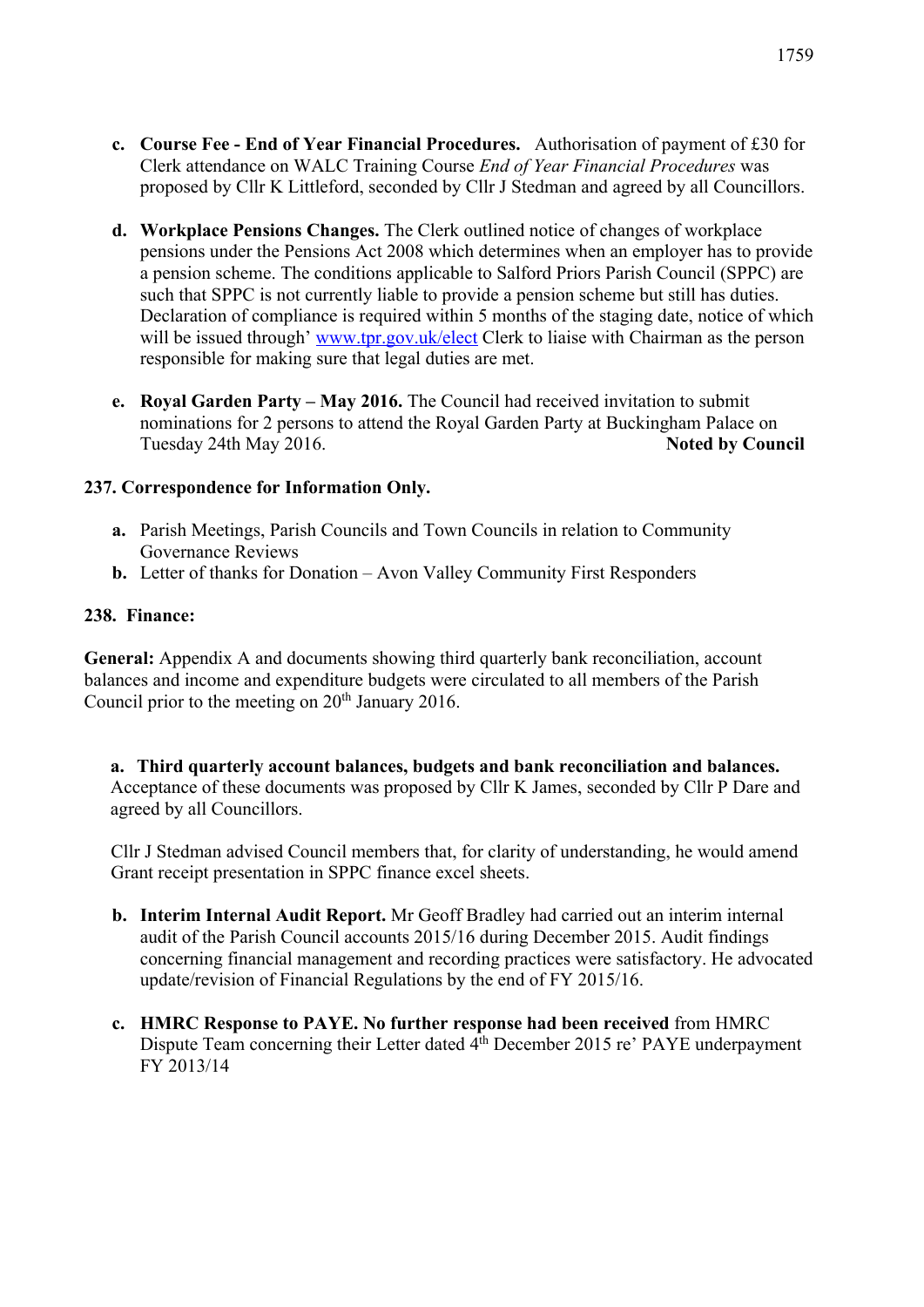#### **Payments**

- **d.** The council gave consideration and approval of the payments listed in Appendix A. Proposed by Cllr A Green, seconded by Cllr L Maude and agreed by all Councillors.
- **e.** It was agreed that Cllrs K Littleford and J Stedman would sign cheques for payments listed in Appendix A (Minute 241).

The Council noted the Lloyds Bank Deposit Account opening balance and Current Account balance reconciled with the Lloyds Bank Current Account statement Number 20 and Deposit Account Statement 2 issued 29th December 2015.

| Lloyds Deposit Account: £50,001.99 |            |
|------------------------------------|------------|
| Lloyds Current Account             | £39,873.50 |
| Total Fund Balance                 | £89,875.49 |

#### **239. Date of Next Meeting:**

**a.** Council confirmed the date of the next Ordinary Parish Council Meeting on Wednesday 17<sup>th</sup> February 2016 at 7.00pm in The Memorial Hall Salford Priors.

#### **240. Closure of Meeting:**

The Chairman closed the meeting at 20.50 hrs.

| $\sim$ 1<br>Chairman:<br>Jate: |  |
|--------------------------------|--|
|--------------------------------|--|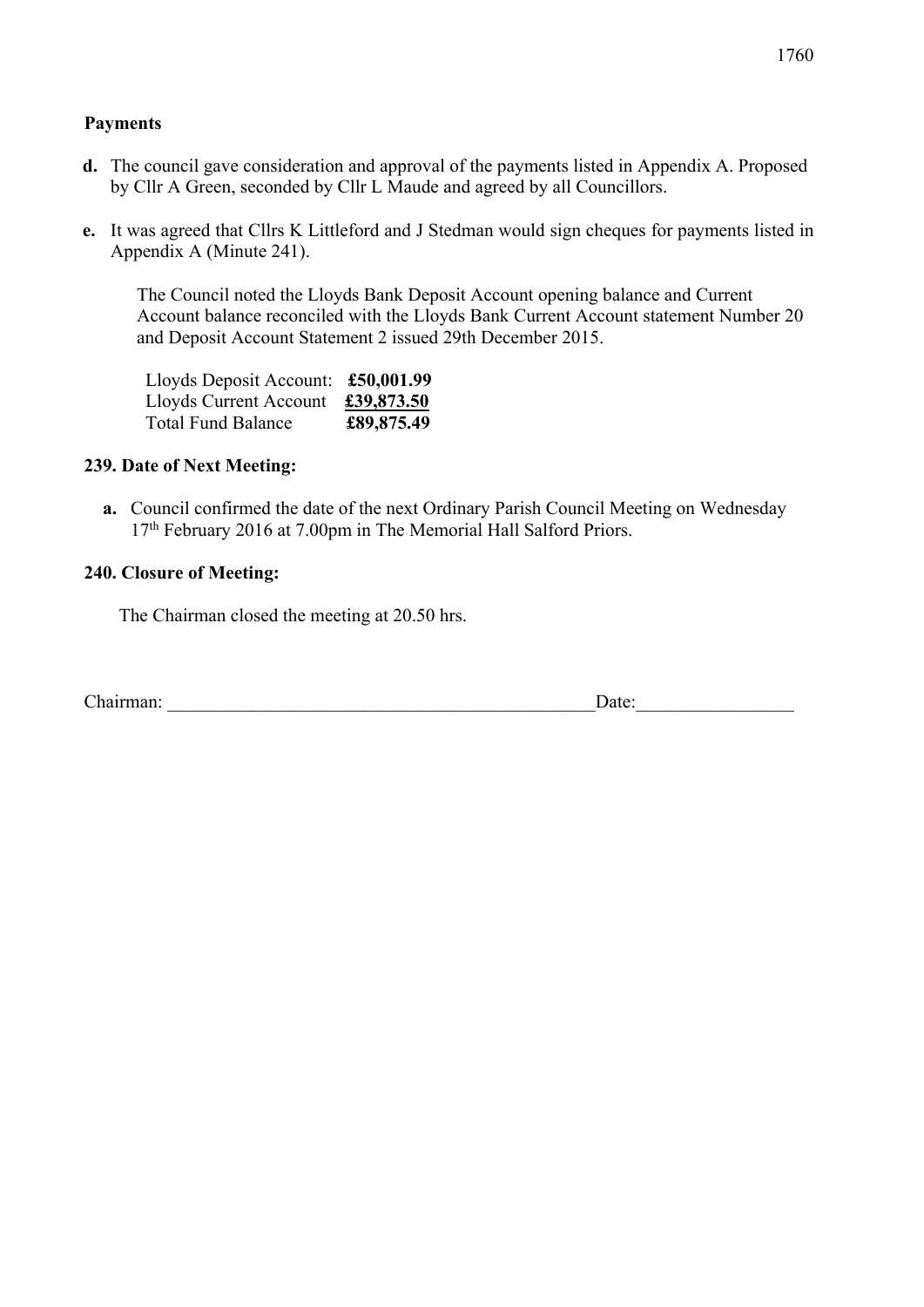# **Payments Authorised APPENDIX A - FINANCE Cheque Gross Net**

| <b>Number</b>    | Payee                               | <b>Details</b>                    | Payment  | Payment  |
|------------------|-------------------------------------|-----------------------------------|----------|----------|
| 169              | Bidford Dementia Café               | Parish Council Donation           | 400.00   | 400.00   |
| 170              | <b>CAB</b> Stratford on Avon        | Parish Council Donation           | 350.00   | 350.00   |
| 171              | P D Long                            | <b>Streetlight Maintenance</b>    | 122.40   | 102.00   |
| 171              | P D Long                            | <b>Streetlight Maintenance</b>    | 55.20    | 46.00    |
| 171              | P D Long                            | <b>Streetlight Maintenance</b>    | 124.80   | 104.00   |
| <b>DD</b>        | <b>EDF</b> Energy                   | <b>TOPS Electricity</b>           | 39.00    | 39.00    |
| <b>DD</b>        | CF Corporation                      | P'Copier January Rent             | 42.00    | 35.00    |
| 172              | Warwickshire CC                     | Lease TOPS Building               | 145.75   | 145.75   |
| 173              | Pete's Handyman Services            | Playing Field Inspection          | 10.00    | 10.00    |
| 173              | Pete's Handyman Services            | <b>Bus Shelter Repair</b>         | 10.00    | 10.00    |
| 174              | <b>TOPs</b>                         | <b>TOPS Building Hire</b>         | 60.00    | 60.00    |
| <b>DD</b>        | Lloyds Bank                         | Bank Charges to 9 Dec             | 21.52    | 21.52    |
| 175              | Paul Mills                          | <b>Clerks Salary and Expenses</b> | ***      | ***      |
| 176              | <b>HMRC</b>                         | <b>Clerks PAYE</b>                | 392.49   | 392.49   |
| 177              | Limebridge RS                       | Amenity contract                  | 579.60   | 483.00   |
| 178              | <b>Westhill Direct</b>              | Office Supplies                   | 72.62    | 60.52    |
| 179              | Terry Hunt                          | Lengthsman                        | 122.50   | 122.50   |
| 180              | <b>Salford Priors Memorial Hall</b> | Hire of Hall & Parish Office      | 595.00   | 595.00   |
| $\boldsymbol{0}$ | $\boldsymbol{0}$                    | $\boldsymbol{0}$                  | 0.00     | 0.00     |
| $\boldsymbol{0}$ | $\mathbf{0}$                        | $\overline{0}$                    | 3,431.73 | 3,265.63 |
|                  | <b>TOPs</b>                         | 42377                             | 241.85   |          |
|                  | $\boldsymbol{0}$                    | $\boldsymbol{0}$                  | 0.00     |          |
|                  | $\boldsymbol{0}$                    | $\boldsymbol{0}$                  | 0.00     |          |
|                  | $\boldsymbol{0}$                    | $\boldsymbol{0}$                  | 0.00     |          |
|                  | $\boldsymbol{0}$                    | $\boldsymbol{0}$                  | 0.00     |          |
|                  | $\boldsymbol{0}$                    | $\boldsymbol{0}$                  | 0.00     |          |
|                  | $\boldsymbol{0}$                    | $\boldsymbol{0}$                  | 0.00     |          |
|                  | $\boldsymbol{0}$                    | $\boldsymbol{0}$                  | 0.00     |          |
|                  | $\boldsymbol{0}$                    | $\boldsymbol{0}$                  | 0.00     |          |
|                  |                                     |                                   |          |          |
|                  | $\boldsymbol{0}$                    | $\boldsymbol{0}$                  | 0.00     |          |